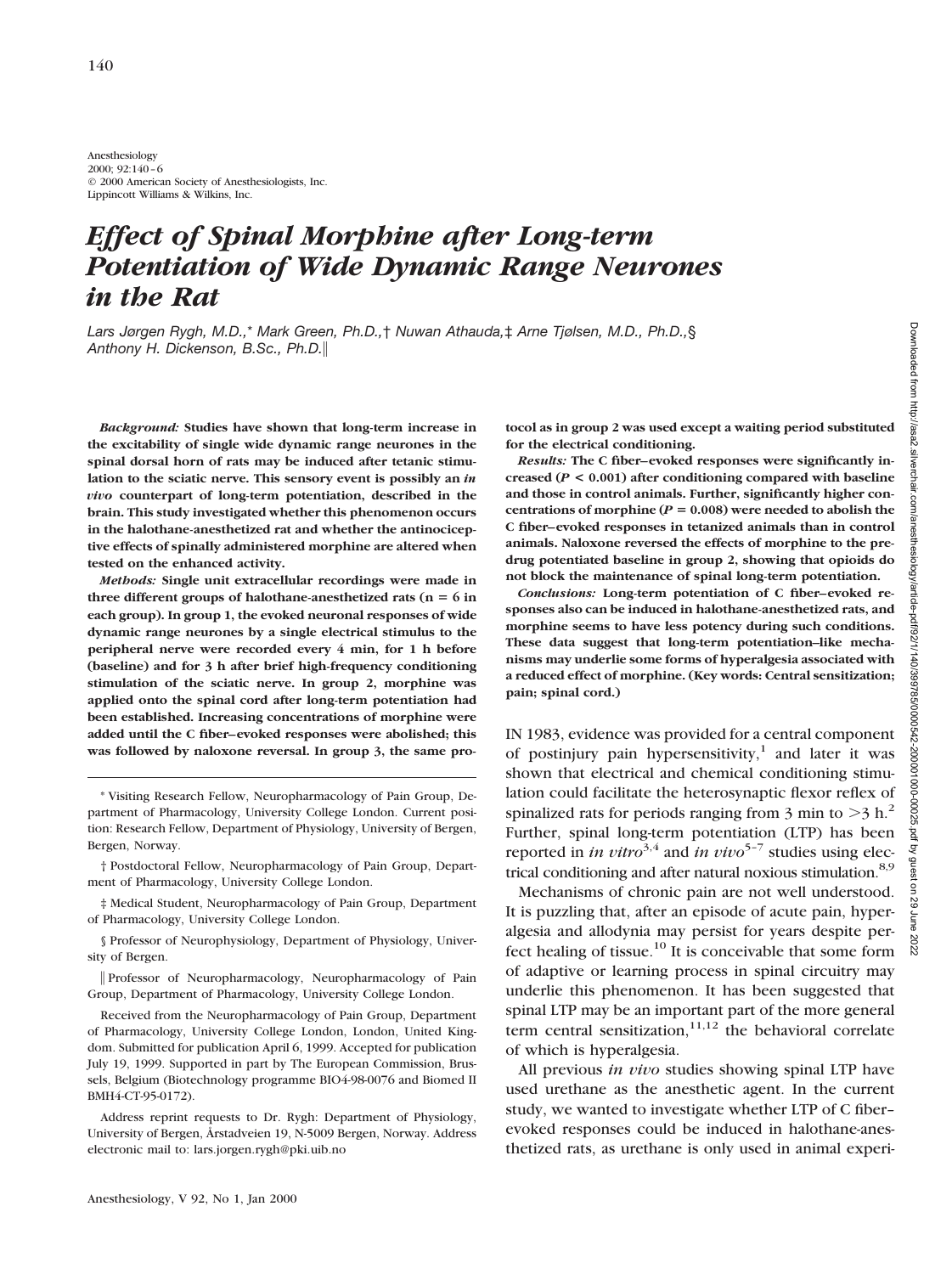ments, whereas the most commonly used inhaled anesthetic agent is isoflurane in adults and halothane in children.<sup>13</sup>

A long-term increase in evoked neuronal firing over periods up to 6 h has been shown, based on the recording of single wide dynamic range (WDR) neurones in the dorsal horn of the spinal cord after tetanic electrical stimulation of the sciatic nerve.<sup> $7,11$ </sup> The stimulation technique used to show this phenomenon has been proposed as a novel method of studying plasticity within spinal nociceptive circuits.<sup>7</sup> Thus, we thought it important to study the effect of spinally administered morphine using the same stimulation technique. In this way, we could gauge whether the effects of a spinally acting opioid were altered by the presence of enhanced excitability induced by peripheral stimulation.

#### **Materials and Methods**

Experiments were performed on 18 male Sprague-Dawley rats (University College animal house) weighing 180–220 g. Rats were given free access to food and water; a 12-h light/dark cycle was used. All procedures described were approved by the UK Home Office. Methods were similar to those previously described.<sup>14</sup> Rats were intact, anesthesia was induced with 2.5–3.0% halothane in  $\frac{2}{3}$  N<sub>2</sub>O and  $\frac{1}{3}$  O<sub>2</sub>, and an endotracheal tube was inserted. Abolished pedal reflex and corneal reflex indicated adequate anesthesia. A temperature probe was inserted in the colon, and the core temperature was kept constant at  $36.5 - 37.5$ °C by means of a heating pad with an electronic control unit. Rats were placed in a stereotaxic frame to ensure stability during electrophysiologic recordings and then given 5 ml saline subcutaneously to prevent dehydration. With the rat fixed in a prone position, laminectomies of L1 or L2 were performed to expose segments L4–L5 of the spinal cord. The vertebral column was held rigid by two clamps placed rostrally and caudally to the exposed section of the cord. The left sciatic nerve was then dissected free in the mid-thigh level where it runs between muscle compartments, and at least 1 cm of the nerve was exposed. A bipolar silver hook electrode (distance of 2 mm between hooks) was placed under the nerve immediately proximal to where it divides.<sup>7</sup> The electrodes were separated from surrounding muscles by a sheet of thick elastic plastic (Parafilm; American Can Company, Greenwich, CT). Once surgery was completed, the level of anesthesia was reduced to 1.7–2.0% halothane, which abolished the

experiment rats were killed with an overdose of halothane. In Vivo *Electrophysiology* A parylene-coated tungsten electrode was lowered

into the dorsal horn of the spinal cord, and WDR neurones were isolated in the deep laminae  $(510-980 \mu m)$ from the surface of the cord). It was required that the response to tactile skin stimulation increase with increasing tactile force and that the response to pinch was always greater than the response to pressure to ensure that they were WDR neurones. Hence, only WDR neurones and no nociceptive specific neurones were studied. Only one cell per animal was used. Spikes observed 0–45 ms, 45–300 ms, and 300–800 ms after a stimulus were defined as A and C fiber–mediated responses and postdischarge (the firing after the main C fiber band of activity), respectively. The 2-ms rectangular pulse used as a test stimulus was given with a pulse current of 1.5 times the C fiber threshold.

pedal withdrawal reflex and the corneal reflex. This level of anesthesia was maintained throughout the experiment, which lasted up to 8 h, and at the end of the

During the experiment, attempts were made to ensure minimal afferent input. The nerve dissection was done with extreme care, and, while searching for a cell, only light touch was used. Then, pinch and electrical stimulation were used to examine whether the neurone was a WDR cell. The nerve was never given  $>10$  electrical stimuli before the baseline recording started. The frequency of test stimuli was low (one stimulus every 4 min). The cell was rejected if the C fiber–evoked response was less than five spikes initially.

#### *Experimental Procedure*

Eighteen rats were divided into three different groups  $(n = 6$  in each group). In group 1, WDR neurone firing to single electrical stimuli (one stimulus every 4 min) was recorded for 1 h (baseline) followed by a conditioning stimulus. After a 10-min waiting period, the neuronal firing to single electrical test stimuli was recorded for  $3 h^{11,15}$  in the same way as for the baseline response. The conditioning stimulation was similar to previous studies (20 trains lasting 2 s at 100 Hz given every 10 s, 0.5-ms width, at six times the C fiber threshold previously found using a 2-ms-wide pulse).<sup>7,11,15,16</sup>

In group 2, the same procedure was used as for group 1 for 1 h after conditioning; then, morphine was applied onto the exposed surface of the dorsal horn. This is equivalent to an intrathecal injection in that the drug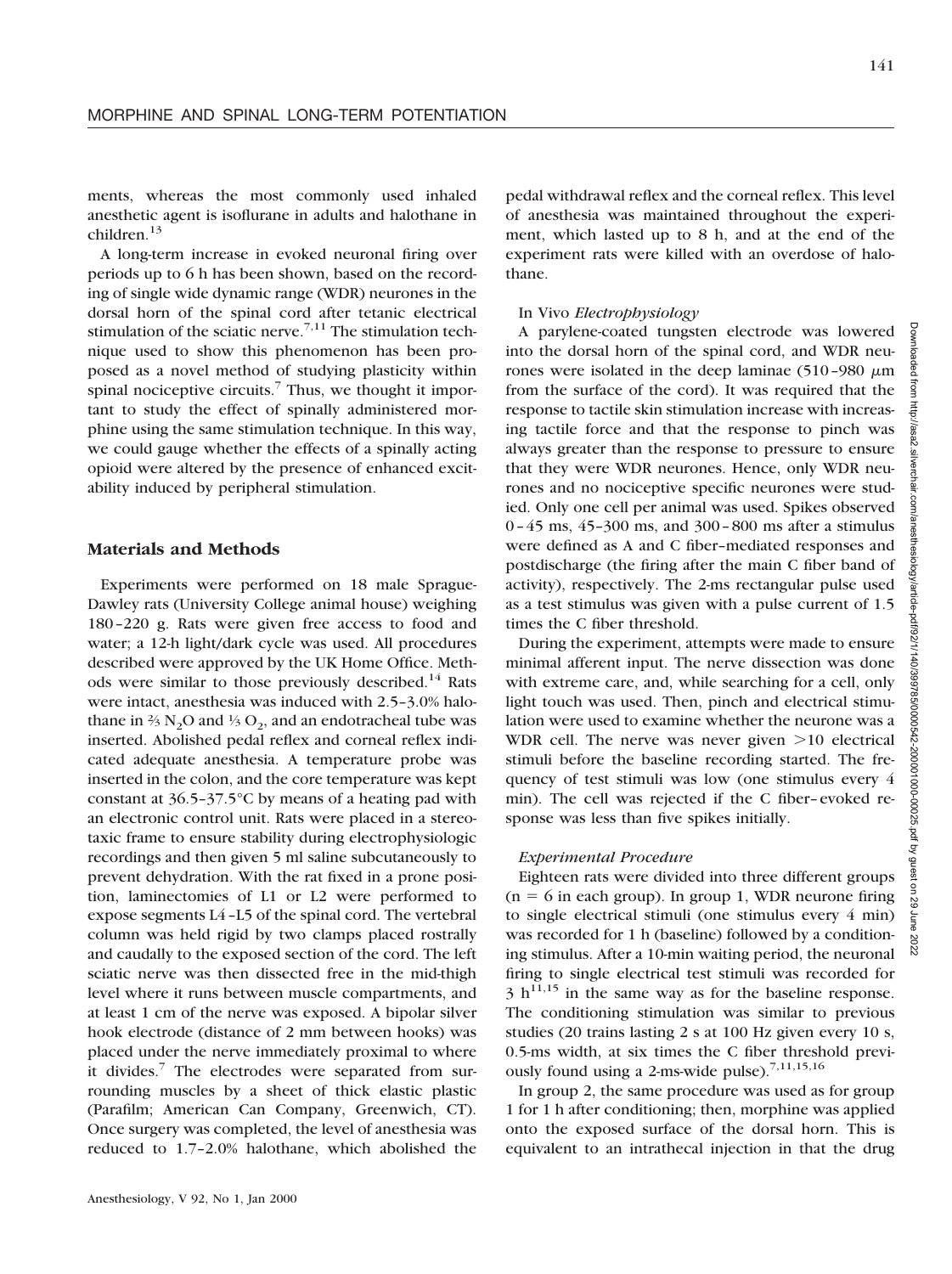#### RYGH *ET AL.*

was applied onto the pia below the dura that was removed to allow insertion of the electrode into the spinal cord. As the drug was applied to the surface and then left in place, this approach effectively creates a constant concentration bath. Morphine was applied in a volume of 50  $\mu$ l, to fill the segment exposed by the laminectomy, from a glass pipette. Drugs were made up in saline. Morphine was applied in increasing concentrations (0.3, 1.0, 3.0, and 10.0  $\mu$ g in 50  $\mu$ ) until the C fiber–evoked responses were abolished. The effect of each dose was monitored for 44 min. Naloxone  $(5 \mu g \text{ in } 50 \mu l)$  was applied and the effect monitored for 30 min when the C fiber–mediated response was zero in four consecutive recordings. It has been shown previously that the peak effects of similar doses of morphine and naloxone are seen 40 and 20–25 min after spinal administration, respectively, so that we were at steady state when the next dose was administered.<sup>17</sup> In group 3, morphine and naloxone were applied in the same manner as in group 2, but the conditioning stimulation was substituted with a waiting period (3 min, 20 s). The thresholds for A and C fiber–evoked responses were measured and controlled once every hour in group 1 but not in groups 2 and 3, as morphine was applied. It has been shown that neither the receptive fields nor the spontaneous activity of the WDR neurones is altered after this conditioning stimulation<sup>7,11</sup>; hence these parameters were not measured here.

#### *Statistical Analysis*

The effect of the conditioning stimulation was evaluated by one- and two-way analysis of variance (ANOVA; repeated-measures design, with the Hyunh-Feldt correction of degrees of freedom used as necessary). The mean of the responses to every four consecutive stimuli calculated represents one value.<sup>7</sup> This gave three values in the baseline period and a minimum of nine values after the conditioning stimulus in all three groups. All statistical calculations were performed using raw data.

Comparison of the overall effect of morphine between groups 2 and 3 was done with multiple regression analysis (with the groups as dummy variables, drug effect as dependent variable, and the dose of morphine as the independent variable) after transformation to percent values. The average response of the first hour after conditioning was set to 100% (baseline 2). Thresholds for activating A and C fibers were compared using Student *t* test.



Fig. 1. C fiber–evoked firing responses (mean  $\pm$  SEM in percent **of baseline, n** 5 **6). The responses were significantly increased for 3 h after conditioning (***P* **< 0.001). The values shown are based on the average of four consecutively recorded responses**  $(100\% = 7.5 \text{ action potentials}).$ 

## **Results**

The neurones in all three groups ( $n = 6$  in each group) were located at comparable depths in the dorsal horn (group 1, 682  $\pm$  47  $\mu$ m; group 2, 748  $\pm$  68  $\mu$ m; and group 3, 772  $\pm$  73  $\mu$ m from the surface of the cord). Thresholds for activating A and C fibers were not significantly different among the three groups at the start of the experiment (A fibers,  $0.45 \pm 0.06 \text{ vs. } 0.48 \pm 0.01 \text{ vs.}$ )  $0.47 \pm 0.01$  mA; C fibers,  $1.24 \pm 0.11$  *vs.*  $1.26 \pm 0.08$  *vs.*  $1.27 \pm 0.09$  mA, respectively). Further, the thresholds were not significantly changed 10 min after conditioning, and in group 1 they were stable throughout the experiment (3 h, data not shown).

#### *Effect of Conditioning Stimulation*

After the conditioning, there was a significant increase in C fiber–induced firing responses of single WDR neurones compared with the baseline response  $(P \le 0.001$ , one-way ANOVA repeated-measures design,  $n = 6$ ; fig. 1) and that in control animals  $(P \le 0.001, ANOVA$  repeatedmeasures design, two-way interaction group  $\times$  time, six levels,  $n = 12$ ; figs. 2, 3A, and 3B). Although there was a large increase in C fiber–evoked firing after conditioning, the pattern of the response to the stimulus was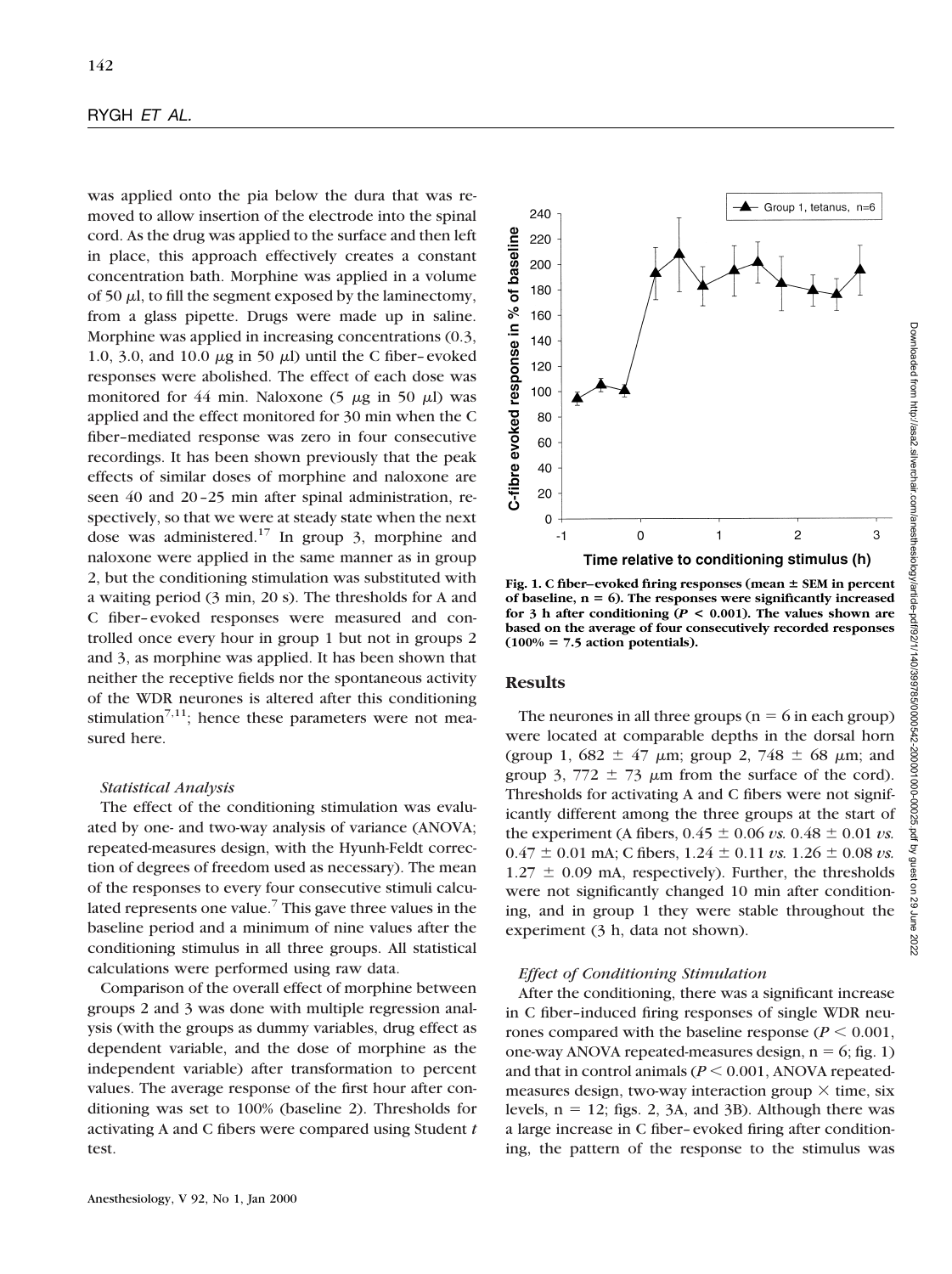

Time relative to conditioning stimulus (h)

Fig. 2. C fiber–evoked firing responses (mean  $\pm$  SEM in percent **of baseline). The responses were significantly increased for 1 h (***P* **< 0.001) after conditioning compared with baseline and those in control animals. The values shown are based on the** average of four consecutive recorded responses  $(100\% = 7.8$ **and 11.5 action potentials in groups 2 and 3, respectively). Morphine was applied 1 h after tetanization (group 2) or a waiting period (group 3). The time from morphine was applied until the C fiber–evoked response was zero varied from cell to cell (2–4 h). Naloxone, however, reversed the C fiber–mediated response to the control level in group 3 and to the LTP level in group 2.**

unchanged (fig. 3). A comparison between tetanized (group 2) and control animals (group 3) was made for the 1-h period after conditioning before the application of morphine. Naloxone, however, reversed the effect of morphine to either the control or the LTP level (see subsequent section) in the appropriate group, indicating that the difference produced by the conditioning stimulation outlasted the experiments (3–5 h; fig. 2). There was no significant change (A fiber–induced responses,  $100 \pm 4.5\% \text{ vs. } 107 \pm 15\%$ ; postdischarge,  $100 \pm 39\% \text{ vs. } 100$ 79  $\pm$  41%; *P* = 0.18 and 0.26, respectively, one-way ANOVA repeated-measures design, 12 levels,  $n = 6$ ) or difference between groups 2 and 3 (A fiber–induced responses,  $95 \pm 8\% vs. 134 \pm 37\%$ ; postdischarge,  $80 \pm$ 24% *vs.* 77  $\pm$  25%, *P* = 0.59 and 0.68, respectively, two-way ANOVA repeated-measures design, six levels,  $n = 12$ ) in either A fiber-induced responses or after discharge after conditioning.

### *Pharmacology*

In groups 2 and 3, the effect of increasing concentrations of spinally administered morphine was studied from 1 h after conditioning stimulation (group 2) or a waiting period (group 3) until the C fiber–evoked response was abolished. All 12 cells responded in a dose-related manner, and inhibitions were reversed by naloxone. These effects were selective for the C fiber–evoked responses (fig. 3). The time courses for the effect of morphine in both groups were not significantly different ( $P = 0.56$ , two-way ANOVA repeated-measures design, nine levels,  $n = 12$ ). The maximum morphine-induced inhibition was reached at similar time points in the two groups  $(31 \pm 4 \text{ vs. } 33 \pm 4 \text{ min after})$ 0.3  $\mu$ g/50  $\mu$ l; 37  $\pm$  4 *vs.* 36  $\pm$  5 min after 1  $\mu$ g/50  $\mu$ l; and  $38 \pm 4$  *vs.*  $36 \pm 4$  min after 3  $\mu$ g/50  $\mu$ l in groups 2 and 3,



Downloaded from http://asa2.silverchair.com/anesthesiology/article-pdf/92/1/140/399785/0000542-200001000-00025.pdf by guest on 29 June 2022from http://asa2.silverchair.com/anesthesiology/article-pdf/92/1/140/399785/0000542-200001000-00026.pdf by guest on 29 June 2022

**Fig. 3. Poststimulus diagram showing the raw spike responses of a characteristic cell in the tetanus group (group 2). (***A***) Response to the first test stimulus in the baseline (five A fiber– and seven C fiber–mediated spikes). (***B***) Response to the first test stimulus after conditioning (5 A fiber– and 15 C fiber–mediated** spikes). (*C*) Response at steady state of 0.3  $\mu$ g morphine in 50  $\mu$ l **(5 A fiber– and 12 C fiber–mediated spikes). (***D***) Response at** steady state of 1  $\mu$ g morphine in 50  $\mu$ l (five A fiber– and seven C fiber-mediated spikes).  $(E)$  Response at steady state of 5  $\mu$ g naloxone in 50  $\mu$ l (5 A fiber– and 15 C fiber–mediated spikes).

wnloaded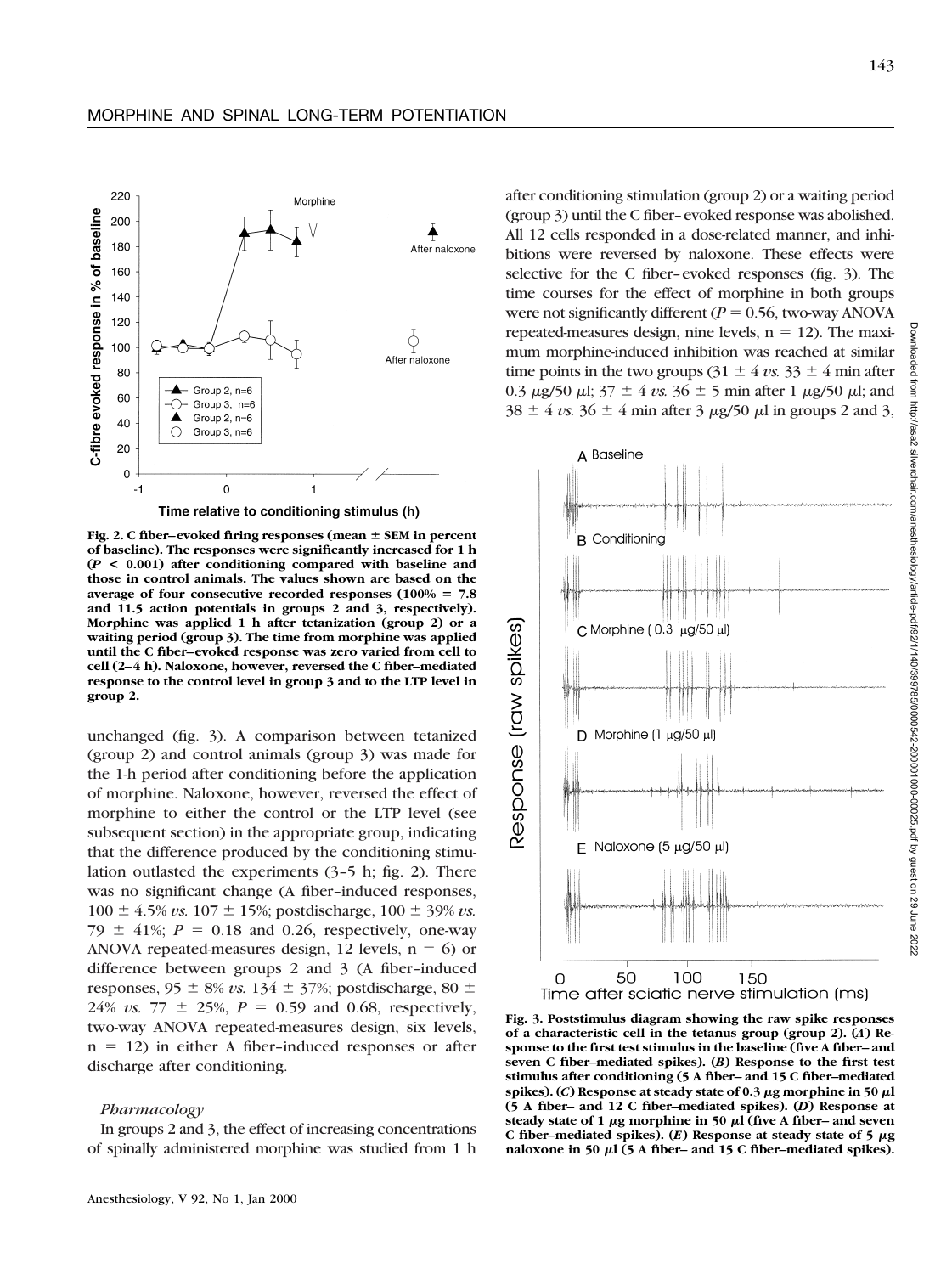

**Fig. 4. The effect of three concentrations of spinally administered morphine on the C fiber–evoked firing responses**  $(mean \pm SEM in percent of baseline 2, the first hour after)$ **conditioning [group 2] or a waiting period [group 3]). Each concentration was left on the cord for at least 44 min before being replaced by a higher one. The values shown are the maximum inhibitory effects produced by each concentration of morphine at steady state based on the average of four consec**utively recorded responses (100% = 14.0 and 11.25 action po**tentials in groups 2 and 3, respectively). The overall effect of morphine was significantly different between the two groups**  $(P = 0.008)$ .

respectively,  $n = 12$ ). In two of six cells in group 3 (control animals), the C fiber–evoked response was abolished already during the second concentration of morphine  $(1 \mu g)$ in 50  $\mu$ ), whereas the other four neurones needed the third (3  $\mu$ g in 50  $\mu$ l). In group 2 (tetanized animals), the C fiber response was reduced to zero in four cells during this concentration (3  $\mu$ g in 50  $\mu$ l), whereas two neurones needed the highest (10  $\mu$ g in 50  $\mu$ ). Comparing the maximum inhibitory effect of single concentrations in the two groups gave significant differences at one concentration (1  $\mu$ g/50  $\mu$ l, *P* = 0.02, Mann-Whitney U test, n = 12; fig. 4). The overall effect of the three lowest concentrations of morphine (0.3, 1.0, and 3.0  $\mu$ g in 50  $\mu$ ) was also significantly different in the two groups ( $P = 0.008$ , multiple regression analysis, drug effect as the dependent variable, different concentrations of morphine as the independent variable, and groups as dummy variables,  $n = 12$ ; fig. 4). Naloxone (5  $\mu$ g/50  $\mu$ l) reversed the morphine-related inhibitions of the C fiber response to the predrug control

values (105  $\pm$  9% of the control, group 3) and LTP values  $(97 \pm 9\%$  of the postconditioning level, group 2; fig. 2).

### **Discussion**

We report for the first time LTP of the C fiber–evoked responses of WDR neurones in intact halothane-anesthetized rats. This suggests that similar long-term enhancement of C fiber–evoked activity can occur during and after surgery with volatile anesthesia, such as with isoflurane or halothane in humans. We found no LTP of the A fiber–evoked response in contrast to the results from a similar previous study using urethane anesthesia.<sup>7</sup> This is likely because of a muscle relaxant effect of halothane and nitrous oxide.<sup>18,19</sup> In urethane-anesthetized rats receiving neuromuscular blockade (pancuronium bromide), eliminating tetanic muscular contractions, no A fiber LTP was found.<sup>11</sup> Thus, although an LTP of the C fiber–evoked responses is observed with both forms of anesthesia, the combination of nitrous oxide and halothane, akin to that used during surgical procedures in humans, protects against A fiber LTP, which appears to be elicited indirectly from muscle afferents. This may result from the muscle relaxant properties of this anesthetic combination.

The exact location and the nature of potential cellular and synaptic changes underlying the increased excitability of WDR neurones cannot be decided based on this study. In the hippocampus, LTP is associated with many synaptic and intracellular changes. $^{20}$  It is possible that the LTP-like phenomenon observed in this study may be associated with similar changes leading to increased excitability of circuits between the primary afferent neurone and the WDR cell. Furthermore, altered states of descending or local inhibitory systems could also contribute. Thus, C fiber LTP and LTP of the postdischarge of the neurones have been shown recently in spinalized animals with a peripheral nerve block,  $9,16$  indicating that the principal mechanisms are located in the spinal cord, most likely in the dorsal horn, and that LTP of the postdischarge is controlled during normal conditions by descending pathways.

Morphine was less effective against the potentiated responses. It could be argued that this resulted from either neuronal mechanisms or was attributable to nonneuronal events, such as increased spinal blood flow produced by the tetanic stimulation. The former is much more likely. If spinal blood flow and consequently the clearance of spinal morphine increased, then the time **Downloaded**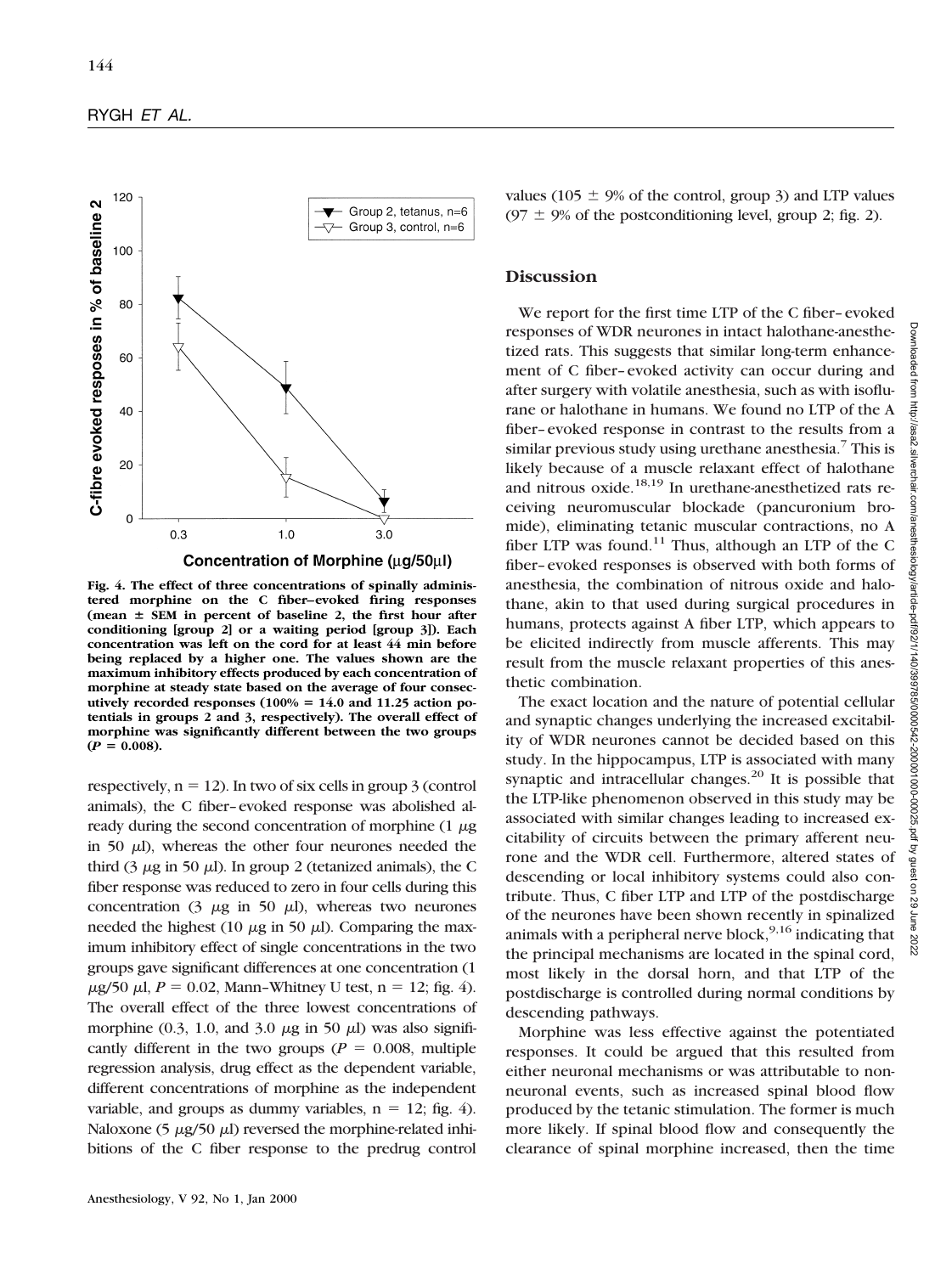courses of the effects of morphine should differ between the two groups; however, they were exactly the same for both groups. Furthermore, the magnitude of the naloxone reversal was greater in the tetanized group (regarding number of evoked spikes restored). This is the opposite of what would have been predicted if there was increased clearance of the antagonist, more liposoluble than morphine itself. In this regard, spinally administered naloxone immediately reversed the effects of spinally administered morphine, showing that there was no systemic distribution contributing to the observed opioid actions. Furthermore, after inflammation, where the peripheral changes also may increase spinal blood flow, morphine, by the same route, is more effective, not less.<sup>21</sup> The addition of morphine to the exposed surface of the spinal cord creates a constant concentration bath that mitigates against any changes in clearance produced by changes in blood flow. Finally, this study required long recordings of neurones during carefully controlled conditions. Although increases in blood flow may arise from the increased blood pressure produced by the stimulation, $11$  the latter decreases rapidly after the tetanic stimulus; however, the altered effectiveness of morphine was still seen 3–4 h later. In a study examining spinal flow after a similar form of tetanic stimulation in rats, the increased spinal blood flow, entirely explicable by the increased blood pressure, lasted only 1 min.<sup>22</sup> Thus, we believe that the substrates for C fiber LTP and morphine analgesia are spinal neuronal systems.

Thus, neuronal mechanisms likely underlie the finding that spinally administered morphine inhibited the C fiber–evoked response significantly less in tetanized animals, although in the LTP group (group 2), increasing the dose led to complete inhibitions (see Results). Morphine acts at presynaptic and postsynaptic opiate receptors in the spinal cord, but the proportion of presynaptic opiate receptors on fine afferent fibers is greater, being 75% of the total  $\mu$ -receptor, in the rat spinal cervical cord. Although this has not been studied in the lumbar spinal cord, there seem to be no rostrocaudal changes in total opioid receptor number. $^{23}$  Thus, with a given dose of morphine, a presynaptic inhibition of transmitter release likely predominates over a postsynaptic inhibition of neuronal activity. Consequently, presynaptic and postsynaptic mechanisms in the inhibitory effects of morphine at the lumbar spinal level have differential dose requirements, with higher doses being required for postsynaptic inhibitions, although this study only examined spontaneous activity. $24$  Postsynaptic excitatory receptors, such as AMPA and *N*-methyl-D-aspartate recep-

tors, are important in the induction and maintenance of C fiber  $LTP$ ,  $11,15$  and therefore higher doses of the opioid might be expected to be needed to overcome the increased excitability of the postsynaptic neurones. Using evoked responses, short-term wind-up of spinal neurones is less sensitive to spinally administered morphine than the nonpotentiated baseline response,  $17$  and conditioning stimuli applied to C fibers produces an enhanced withdrawal reflex, which is also less sensitive to morphine when given after conditioning.<sup>25</sup> The reduced potency of morphine seen in these studies and the current study could therefore be a consequence of an increased activity of postsynaptic excitatory receptor systems. Altered sensitivity of opiate receptor–effector mechanisms, however, cannot be excluded. Increased release of the peptide cholecystokinin, which is an endogenous modulator of the  $\mu$ -opiate receptor, also might be involved. $^{26}$  Finally, the difference between the groups could be attributable to a slight difference in baseline (action potentials per stimulus: tetanus,  $14.0 \pm$ 0.96; control,  $11.25 \pm 0.88$ ). This is unlikely, however, because no significant correlation between the degree of inhibition produced by a given dose of morphine and the magnitude of the premorphine C fiber response has been seen.<sup>27</sup>

It is noteworthy that naloxone reversed the complete morphine inhibition of the C fiber response exactly to the postconditioning LTP level (fig. 2), not to the original control level, showing that the inhibition of evoked activity induced by morphine does not alter the maintenance of the increased activity. It has been reported recently that this enhanced C fiber response is, by contrast, restored to pre-LTP level after pretreatment with an *N*-methyl-p-aspartate receptor antagonist (D-AP5).<sup>15</sup> This suggests that AMPA and *N*-methyl-p-aspartate receptors are important in the expression of LTP in WDR neurones, although it is not known whether these receptors participate in the maintenance of excitability. In the hippocampus, activation of AMPA and *N*-methyl-Daspartate receptors induces LTP. Consequently, the influx of calcium ions through the *N*-methyl-D-aspartate receptor channel is critical for stimulation of several intracellular signaling pathways that in turn are responsible for presynaptic and postsynaptic changes that maintain the enhanced response.<sup>20</sup> Our current results with morphine and naloxone indicate that spinal LTP, once induced, is not maintained by afferent nociceptive activity, the membrane potential, or the degree of excitability of the neurone, pointing toward intracellular changes produced rapidly after the tetanus. One could